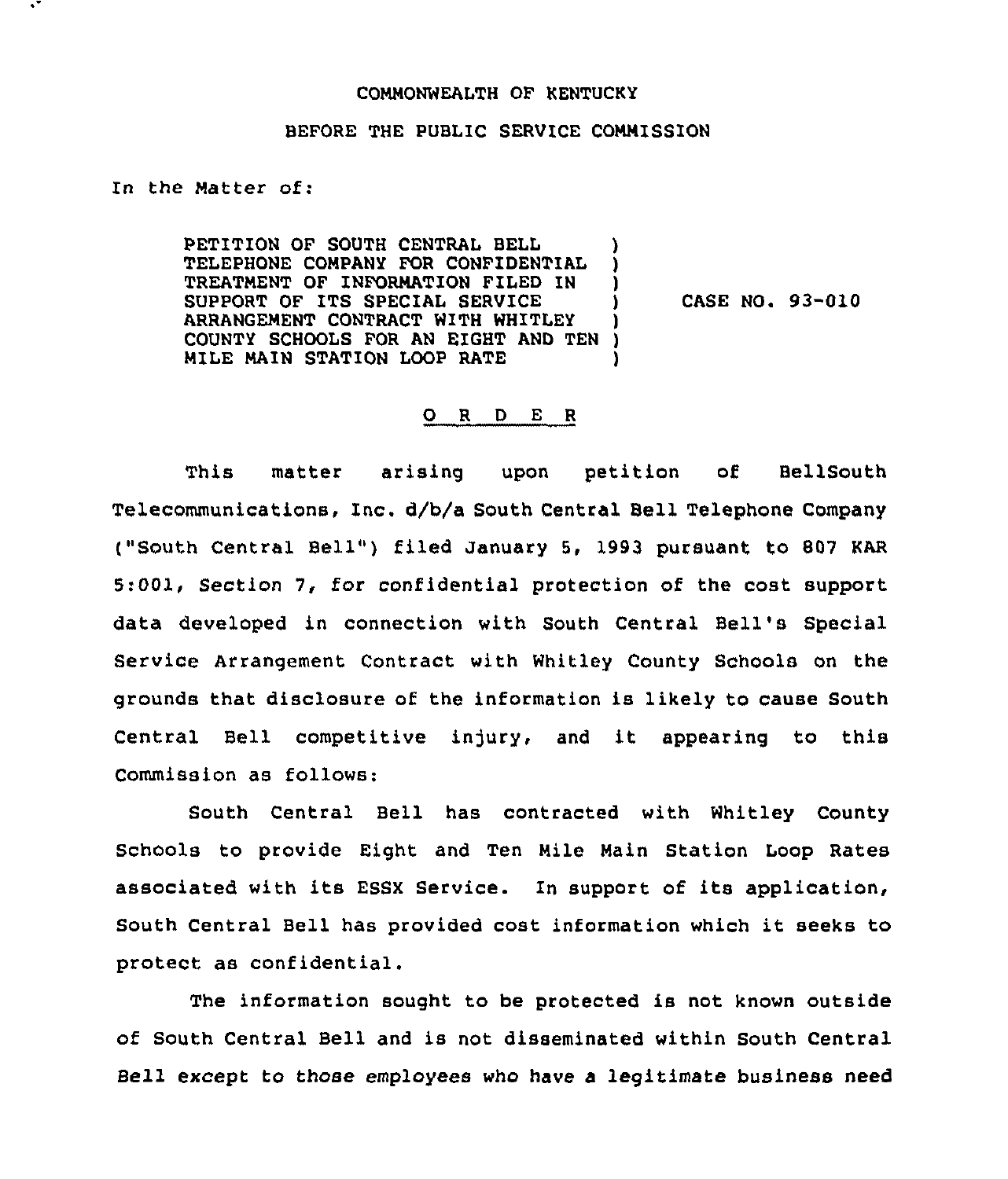to know and act upon the information. South Central Bell seeks to preserve and protect the confidentiality of the information through all appropriate means.

KRS 61.872(1) requires information filed with the Commission to be available for public inspection unless specifically exempted by statute. Exemptions from this requirement are provided in KRS 61.878(1). That section of the statute exempts 11 categories of information. One category exempted in subparagraph (c) of that section is commercial information confidentially disclosed to the Commission. To qualify for that exemption, it must be established that disclosure of the information is likely to cause substantial competitive harm to the party from whom the information was obtained. To satisfy this test, the party claiming confidentiality must demonstrate actual competition and a likelihood of substantial competitive injury if the information is disclosed. Competitive injury occurs when disclosure of the information gives competitors an unfair business advantage.

South Central Bell's competitors for ESSX Service are providers of PBX equipment. PBX equipment provides the same features as those offered by South Central Bell's ESSX Service. Disclosure of the cost information sought to be protected would allow providers of PBX equipment to determine South Central Bell' costs and contribution from the service, which competitors could use to market their competing services to the detriment of South Central Bell. Therefore, disclosure of the information is likely

 $-2-$